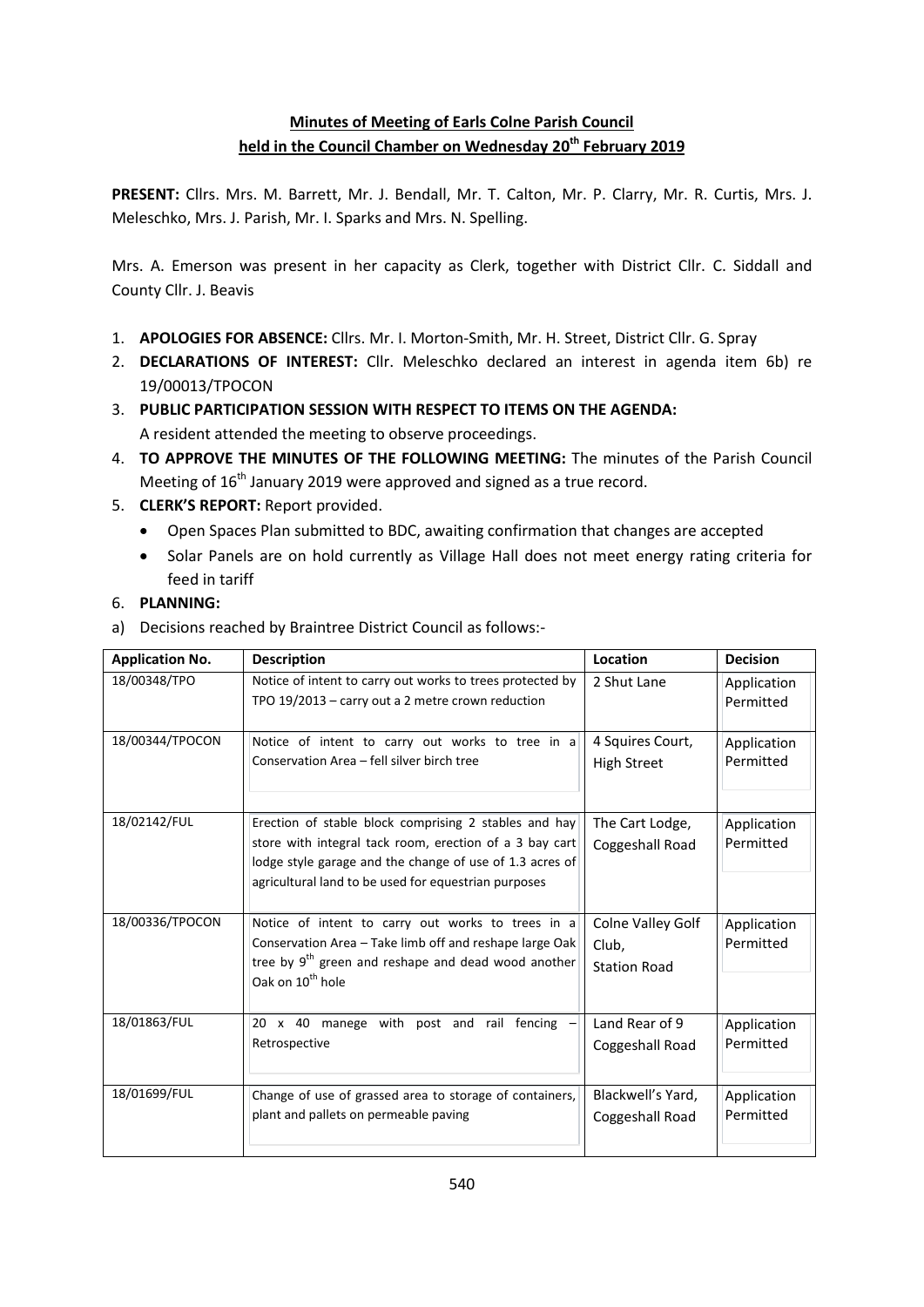| 18/01423/LBC | <b>External and internal repairs to dwelling house</b> | 122 High Street | Application |
|--------------|--------------------------------------------------------|-----------------|-------------|
|              |                                                        |                 | Permitted   |
|              |                                                        |                 |             |

## b) Current Applications were reviewed by the Parish Council as follows:-

#### Tree related applications – Richard Curtis

| <b>Application No.</b> | <b>Description</b>                                                                                                                                                                                                                                                                                              | Location                                    | <b>Decision</b>                                |
|------------------------|-----------------------------------------------------------------------------------------------------------------------------------------------------------------------------------------------------------------------------------------------------------------------------------------------------------------|---------------------------------------------|------------------------------------------------|
| 19/00031/TPOCON        | Notice of intent to carry out works to trees in a<br>Conservation Area – Remove 2 silver birch trees                                                                                                                                                                                                            | 22 Park Lane                                | Objection -<br>case not<br>made for<br>removal |
| 19/00023/TPOCON        | Notice of intent to carry out works to trees in a<br>Conservation Area - Beech (between house and<br>Queens Rd) – reduce height by up to one third due<br>to close proximity to house, Eucalyptus (at rear of<br>house, by back door) $-$ thin out branches by one<br>half to maintain current height and shape | 21 Queens Road                              | No<br>Objection                                |
| 19/00020/TPOCON        | Notice of intent to carry out works to tree in a<br>Conservation Area – Cut the branches from 1 Holm<br>Oak away from the building to leave 8 feet away                                                                                                                                                         | The Grange,<br>46 Park Lane                 | No<br>Objection                                |
| 19/00013/TPOCON        | Notice of intent to carry out works to tree in a<br>Conservation Area - fell 1 Hawthorn tree                                                                                                                                                                                                                    | Meeting<br>Quaker<br>House,<br>Burrows Road | Objection -<br>case not<br>made for<br>removal |

#### Other applications – Tony Calton

| <b>Application No.</b> | <b>Description</b>                            | Location            | <b>Decision</b> |
|------------------------|-----------------------------------------------|---------------------|-----------------|
| 19/00221/HH            | Replacement of existing conservatory with     | 10 Hillie Bunnies   | No.             |
|                        | proposed single storey rear extension. New    |                     | Objection       |
|                        | front porch and front bay window              |                     |                 |
| 19/00200/HH            | Increase in size of previously permitted      | 6 Oxford Court      | No.             |
|                        | single storey side extension                  |                     | Objection       |
|                        |                                               |                     |                 |
| 19/00129/DAC           | Application for approval of details reserved  | Nightingale Hall,   | No.             |
|                        | by conditions 1, 3, 4, 5, 6 and 7 of approved | Nightingale<br>Hall | comment         |
|                        | 18/000610/FUL<br>application<br>and           | Road                |                 |
|                        | 18/00611/LBC                                  |                     |                 |

# 7. **MEMBER'S REPORTS:**

a) Play Areas – Cllr. Parish provided an update on plans for how to use the S106 payments from approved developments within the village.

#### 8. **NEIGHBOURHOOD PLAN:**

a) Update on Village Initiative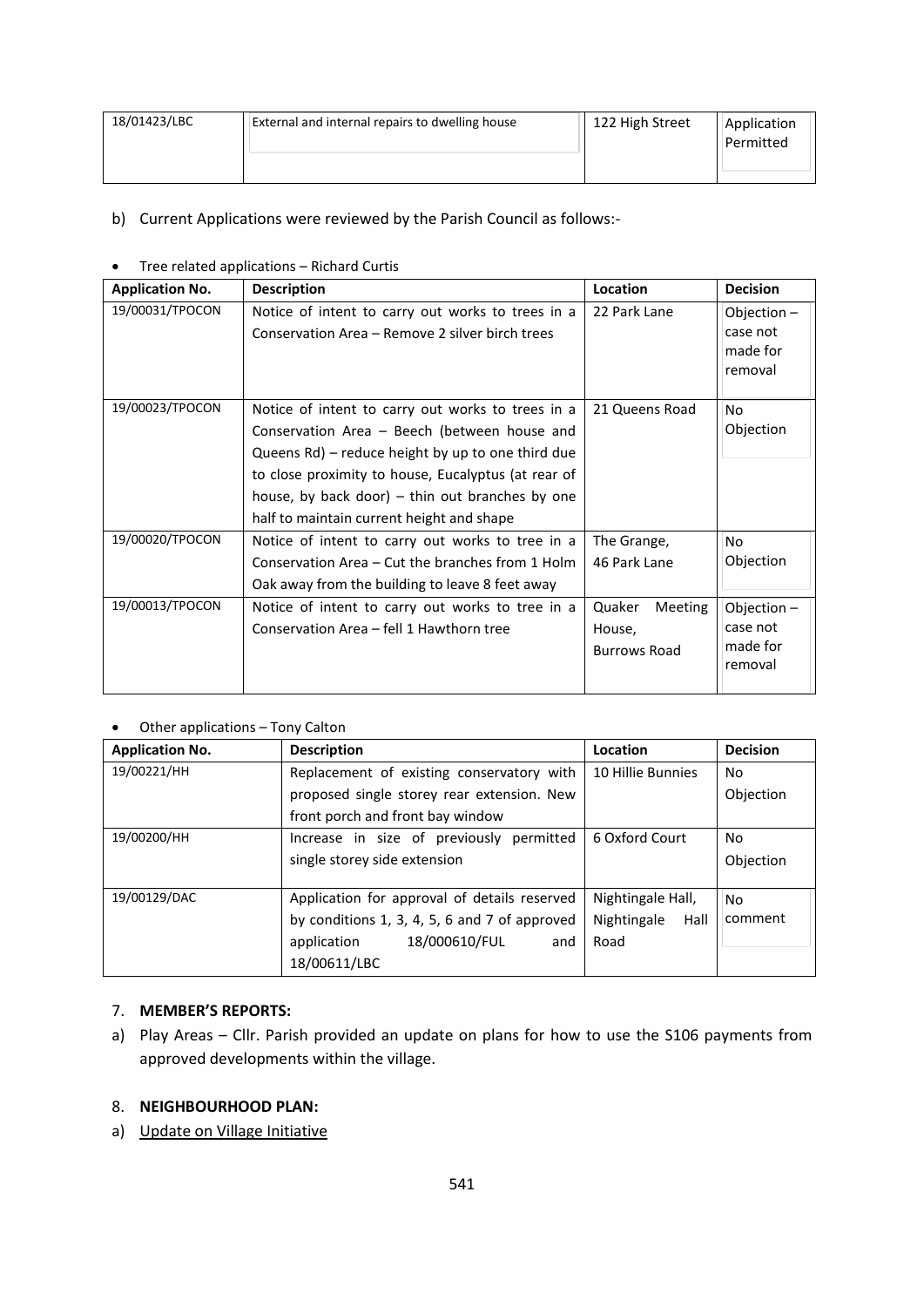Cllr. Calton provided an update on status. The first Steering Committee had been held and an initial timeline established. The first Task Group meeting is scheduled for Tuesday 26<sup>th</sup> February. It was agreed that questionnaire for the Neighbourhood Plan be included in the circulation of the Annual Report this year  $(13/14^{\text{th}}$  April).

- b) Agreement on designation of Neighbourhood Plan Area. Members agreed that the Neighbourhood Plan should be defined as the Parish boundary. Clerk to submit application to BDC.
- c) Agreement on Steering Group Terms of Reference. Members approved the Terms of Reference for the Steering Committee.
- d) Coggeshall Neighbourhood Plan Regulation 14 Consultation Cllr. Calton provided a summary of the key areas that the Parish Council should consider providing feedback on (secondary school and healthcare). Cllr Calton and Clerk to complete consultation questionnaire. Clerk to circulate link to Consultation to members.
- 9. **CENTENARY AWARD 2019/20:** Members agreed the Terms and Conditions for this year's award. Clerk to publish posters on noticeboards. Members discussed carry over of 2018/19 award to the Recreation Club and agreed to defer decision to the next Parish Council Meeting. Clerk to seek advice on declared interests and casting vote.
- 10. **EV CHARGING POINT:** Item deferred to the next Parish Council Meeting due to Cllr. Street's absence.
- 11. **MANAGEMENT OF ALLOTMENTS AT NEWHOUSE ROAD:** Cllr. Barrett summarised discussion from the meeting with the Allotment Association on  $10<sup>th</sup>$  December. Clerk to circulate the report to Members. Item to be added to next month's agenda.
- 12. **CHRISTMAS VILLAGE EVENT:** Members discussed proposed changes to the format and day for this year's Christmas Event. Members were in agreement that the date change to a Friday and the Carol Service be held at a single venue.
- 13. **LOCAL BUS CONSULTATION:** Cllr. Curtis to complete survey in draft format for discussion at the next meeting.
- 14. **COMMUNITY SPECIALS:** Cllr. Sparks provided overview of Special Constable scheme and an indication of the type of expenses which would need to be covered by the Parish Council. Members agreed that Community Specials would not be pursued at this time but that resident's opinions should be sought to determine if this is something that should be considered further for the village.
- 15. **RECREATION CLUB REQUEST FOR MAY DAY FUNDING:** Clerk to advise Recreation Club that this type of funding is covered by the Centenary Award and provide details of how to submit an entry for this year's Award.
- 16. **VILLAGE OF THE YEAR APPLICATION:** Cllr Parish to prepare submission.
- 17. **TIMELINE FOR ANNUAL REPORT:** Members agreed to continue with the new format introduced last year. Draft timeline approved.
- 18. **LOCAL SERVICES FUND APPLICATION:** Members approved application for Footpaths & Footways Contractor on a one year basis at the cost of £5,000, of which £2,500 would be match funded by the Parish Council. Clerk to submit application.
- 19. **KEEP BRITAIN TIDY - GREAT BRITISH SPRING CLEAN CAMPAIGN:** Clerk to liaise with resident to confirm a date and publicise event.